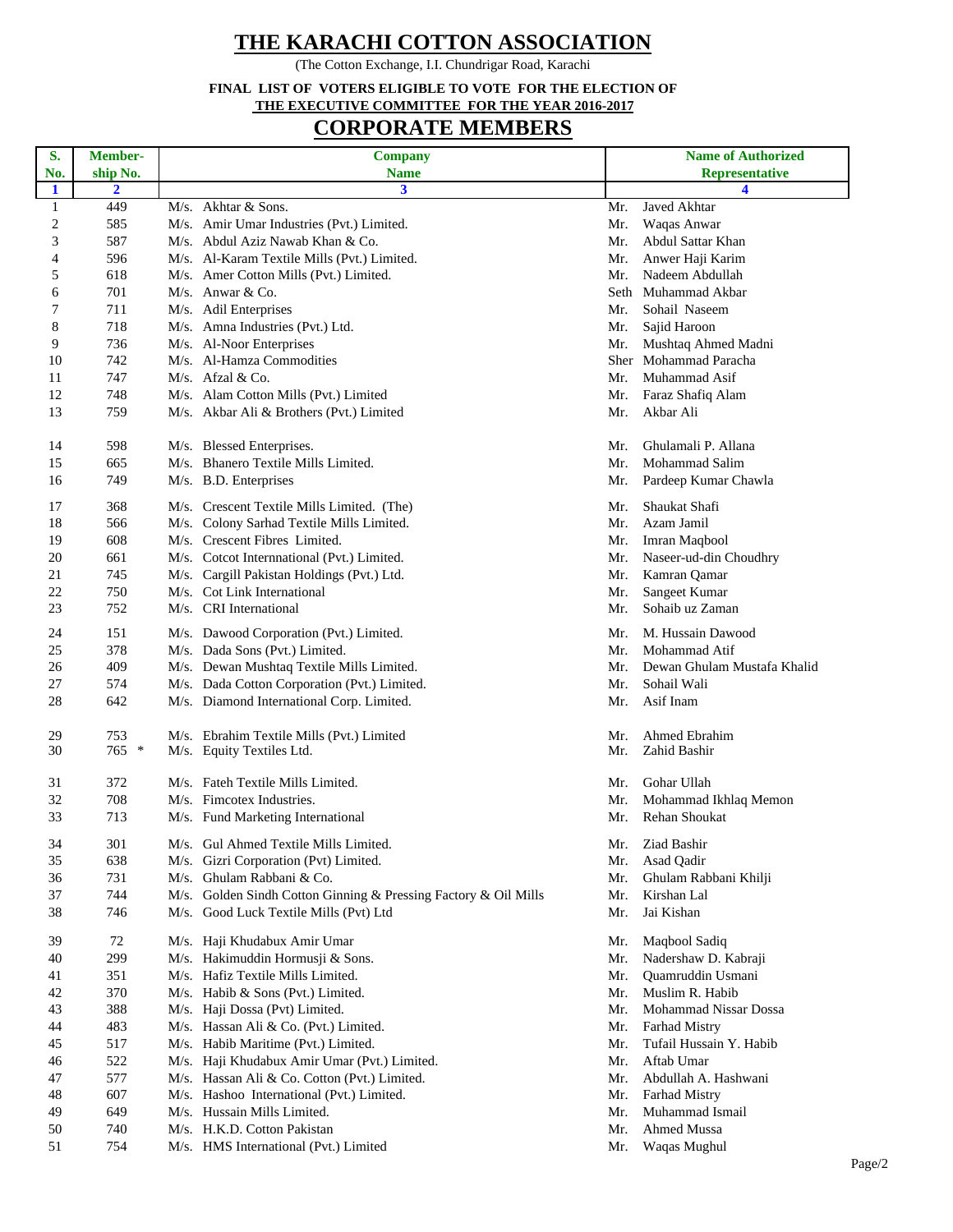|              |                         |      | $\mathcal{L}$                                            |            | Name of Authorized                        |
|--------------|-------------------------|------|----------------------------------------------------------|------------|-------------------------------------------|
| S.           | Member-                 |      | <b>Company</b>                                           |            |                                           |
| No.          | ship No.                |      | <b>Name</b>                                              |            | <b>Representative</b>                     |
| $\mathbf{1}$ | $\overline{\mathbf{2}}$ |      | $\mathbf{3}$                                             |            | 4                                         |
| 52           | 597                     |      | M/s. Island Textile Mills Limited.                       | Mr.        | Adeel Shahid Anwar                        |
| 53           | 704                     |      | M/s. Indus Cotton Ginners.                               | Mr.        | Miromal S/o. Govalmal                     |
| 54           | 743                     |      | M/s. Idrees Textile Mills Ltd.                           | Mr.        | S.M.Mansoor Allawala                      |
| 55           | 760                     |      | M/s. Insaf Cotton Ginning & Pressing Factory & Oil Mills | Mr.        | Suresh Kumar                              |
| 56           | 316                     |      | M/s. Jubilee Spinning & Weaving Mills Limited.           | Mr.        | Mohammad Rafi                             |
| 57           | 399                     |      | M/s. Janana De Malucho Textile Mills Limited.            | Mr.        | Mushtaq Ahmed Khan                        |
| 58           | 669                     |      | M/s. Junaid Salman Cotton Ginners                        | Mr.        | Wahid S. Balagamwala                      |
| 59           | 716                     |      | M/s. Jullundur (Pvt.) Limited.                           |            | Mian Nasir Rasheed                        |
| 60           | 413                     |      | M/s. Khudabux Industries (Pvt.) Limited.                 | Mr.        | Rizwan Iqbal Umer                         |
| 61           | 622                     |      | M/s. Khawaja Muzaffar Mahmood Mohammad Masood            |            | Khawaja Mohammad Iqbal                    |
| 62           | 692                     |      | M/s. Kassim Textile (Pvt.) Ltd.                          | Mr.        | Aman Kassim                               |
| 63           | 694                     | M/s. | Khudabux Enterprises                                     | Mr.        | Muhammad Sohail                           |
| 64           | 648                     |      | M/s. Landmark Spinning Industries (Pvt.) Limited.        |            | Syed Mohammad Yousuf                      |
| 65           | 674                     |      | M/s. Latif Cotton Mills Limited.                         | Mr.        | Junaid Haji Latif                         |
| 66           | 675                     |      | M/s. Latif Textile Mills (Pvt.) Limited.                 | Mr.        | Suhail Haji Younus                        |
| 67           | $762$ *                 |      | M/s. Louis Dreyfus Commodities Pakistan (Pvt.) Ltd.      |            | Sheikh Bilal Yousuf Chabra                |
|              |                         |      |                                                          |            |                                           |
| 68           | 108                     |      | M/s. M.M. Isphani Limited.                               | Mr.        | M. Kareem Isphani                         |
| 69           | 345                     |      | M/s. Mohd. Amin Mohd. Bashir Limited.                    | Mr.        | Zahid Bashir                              |
| 70           | 392                     |      | M/s. Moghul & Sons.                                      | Mr.        | Jahangir Moghul                           |
| 71           | 660                     |      | M/s. Meezan Enterprises (Pvt.) Limited.                  |            | Syed Mohammad Sameer                      |
| 72           | 691                     |      | M/s. M.K.Cotton Corporation.                             | Mr.        | Mohammad Khyzar Yousuf                    |
| 73           | 757                     |      | M/s. Mahaveer Cotton Industries                          | Mr.        | Sureender Kumar                           |
| 74           | 763 *                   |      | M/s. Mahmood Cotton Ginners                              |            | Mian Mahmood Ahmed                        |
| 75           | 232                     |      | M/s. Nagaria Textile Mills (Pvt.) Limited.               | Mr.        | M.Yakoob Nagaria                          |
| 76           | 502                     |      | M/s. Nagina Cotton Mills Limited.                        | Mr.        | Munawer Iqbal                             |
| 77           | 581                     |      | M/s. Neelum Textile Mills (Pvt.) Limited.                | Mr.        | Mohammad Abdullah                         |
| 78           | 644                     |      | M/s. N.P Cotton Mills Limited.                           | Mr.        | Khurram Inam                              |
| 79           | 655                     |      | M/s. N.P. Spinning Mills Limited.                        | Mr.        | Inamur Rehman                             |
| 80           | 734                     |      | M/s. Nadeem Textile Mills Limited                        | Mr.        | Zahid Mazhar                              |
| 81           | 738                     |      |                                                          | Mr.        | Sohail Naseem                             |
| 82           | 756                     |      | M/s. Naseem Exports (Private) Limited                    |            |                                           |
| 83           | $\ast$<br>761           |      | M/s. New Lal Enterprises (Pvt.) Limited<br>M/s. NASCOT   | Mr.<br>Mr. | Akhtar Ayub Khan<br>Muhammad Adil Osawala |
|              |                         |      |                                                          |            | Dr. Zafar Hassan                          |
| 84           | 663                     |      | M/s. Omnitrade Enterprises.<br>M/s. Pahloomal Motiram    | Mr.        | Mahesh Kumar                              |
| 85           | 26                      |      |                                                          | Mr.        |                                           |
| 86           | 496                     | M/s. | Quetta Textile Mills Limited.                            | Mr.        | Tariq Iqbal                               |
| 87           | 672                     | M/s. | <b>Ouality Textile Mills Limited.</b>                    | Mr.        | Noor Muhammad Hashim                      |
| 88           | 135                     |      | M/s. Roberts Cotton Associates Limited.                  | Dr.        | Qaiser Rashid                             |
| 89           | 412                     |      | M/s. Regent Textile Industries Limited.                  | Mr.        | Amin Hashwani                             |
| 90           | 659                     |      | M/s. Rehmoumer & Co.                                     |            | Haji Yousuf Dada                          |
| 91           | 686                     |      | M/s. Rasheed Enterprises.                                | Mr.        | <b>Abdul Rasheed</b>                      |
| 92           | 709                     |      | M/s. Reliance Cotton Spinning Mills Ltd.                 | Mr.        | Mohammad Abdullah                         |
| 93           | 169                     |      | M/s. Sadiq Traders (Pvt.) Limited.                       | Mr.        | Bashiruddin Qureshi                       |
| 94           | 247                     |      | M/s. Star Textile Mills Limited.                         | Mr.        | Ilyas Mohamad                             |
| 95           | 401                     |      | M/s. Sultanabad Model Ginning Factory (Private) Ltd.     | Mr.        | Khushiram Naraindas                       |
| 96           | 495                     |      | M/s. Star Cotton Corporation (Pvt.) Limited.             | Mr.        | A.Shakoor Dada                            |
| 97           | 497                     |      | M/s. Sadiq Siddique Co.                                  | Mr.        | Saqib Siddique                            |
| 98           | 516                     |      | M/s. Shams Textile Mills Limited.                        | Mr.        | Asif Bashir                               |
| 99           | 519                     |      | M/s. Sapphire Textile Mills Limited.                     | Mr.        | Mohammad Abdullah                         |
| 100          | 565                     |      | M/s. Suhail Jute Mills Limited.                          | Mr.        | Azam Jamil                                |
| 101          | 576                     |      | M/s. Siza (Pvt.) Limited.                                | Mr.        | Amin Mohammad Lakhani                     |
| 102          | 580                     |      | M/s. Sapphire Fibres Limited.                            | Mr.        | Shahid Abdullah                           |
| 103          | 594                     |      | M/s. Suraj Cotton Mills Limited.                         | Mr.        | Nadeem Maqbool                            |
| 104          | 601                     |      | M/s. Shakoo (Pvt.) Limited.                              | Mr.        | Abdul Rasheed Janmohammad                 |
| 105          | 612                     |      | M/s. Siza Commodities (Pvt.) Limited.                    | Mr.        | Amin Mohammad Lakhani                     |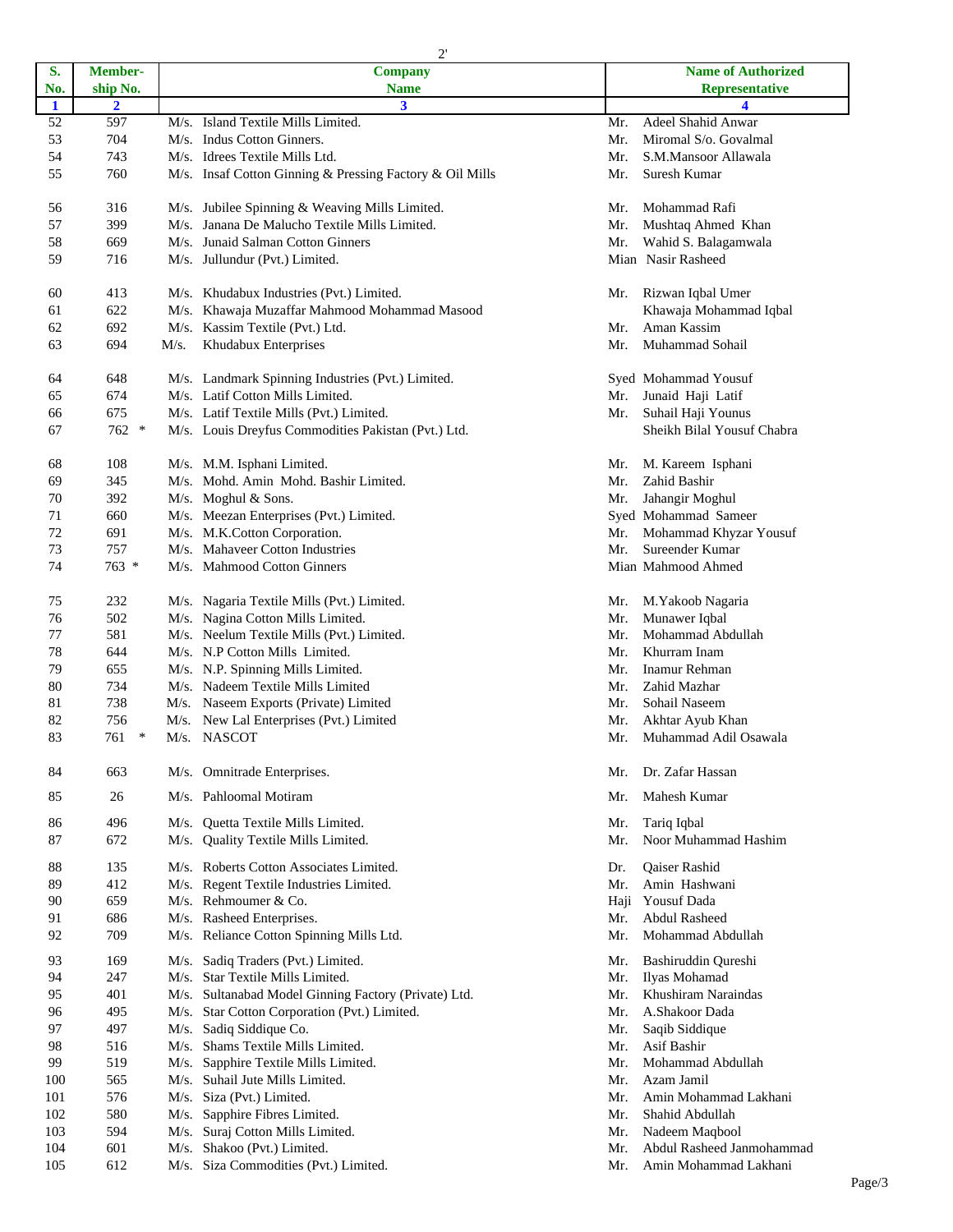3'

| S.           | <b>Member-</b> | <b>Company</b>                            | <b>Name of Authorized</b>   |
|--------------|----------------|-------------------------------------------|-----------------------------|
| No.          | ship No.       | <b>Name</b>                               | <b>Representative</b>       |
| $\mathbf{1}$ | $\mathbf{2}$   | 3                                         |                             |
| 106          | 679            | Sharmeen Pakistan (Pvt.) Limited.<br>M/s. | Mehboob Shakoor<br>Mr.      |
| 107          | 687            | Siddiqsons Limited.<br>M/s.               | Salim H. Jamal<br>Mr.       |
| 108          | 689            | Sattari Cotton Ginning Factory.<br>M/s.   | Gulab Rai Assandas<br>Mr.   |
| 109          | 717            | Shan Cotton Ginners & Oil Mills<br>M/s.   | Prem Chand<br>Mr.           |
| 110          | 723            | Shadman Cotton Mills Limited.<br>$M/s$ .  | Shahid Mazhar<br>Mr.        |
| 111          | 727            | <b>Standard Textile Mills.</b><br>M/s.    | Saleem Shakoor<br>Mr.       |
| 112          | 733            | Syndicate Trading Company.<br>M/s.        | Abdullah Hashwani<br>Mr.    |
| 113          | 737            | <b>Shafiq Enterprises</b><br>M/s.         | Khawaja Tahir Mahmood       |
| 114          | 755            | Sindh Agro Industries<br>M/s.             | Jassu Mal<br>Dr.            |
|              |                |                                           |                             |
| 115          | 540            | M/s. Transocean Asia (Pvt.) Limited.      | Raffiuddin Peracha<br>Mr.   |
| 116          | 549            | Trans Asia Enterprises.<br>M/s.           | Tahir Shafique<br>Mr.       |
| 117          | 600            | M/s. Taj Mills Limited.                   | Mr.<br>Tahir Shafique       |
| 118          | 647            | Textile Chain (Pvt.) Limited.<br>M/s.     | Sarfraz Ahmed<br>Mr.        |
| 119          | 676            | Tata Textile Mills Limited.<br>M/s.       | Shahid Anwar<br>Mr.         |
| 120          | 688            | M/s. Transtrade International.            | Abdul Razzak Peracha<br>Mr. |
|              |                |                                           |                             |
| 121          | 722            | M/s. Usman Cotton Company                 | <b>Abdul Razak</b><br>Mr.   |
|              |                |                                           |                             |
| 122          | 710            | M/s. Yarn Merchants                       | Shakil Ashfaq<br>Mr.        |
|              |                |                                           |                             |
| 123          | 554            | Zaman Textile Mills Limited.<br>M/s.      | M. Jamil Qassim<br>Mr.      |
| 124          | 751            | M/s. Zahid Enterprises                    | Akhtar Ayub Khan<br>Mr.     |

Page/4